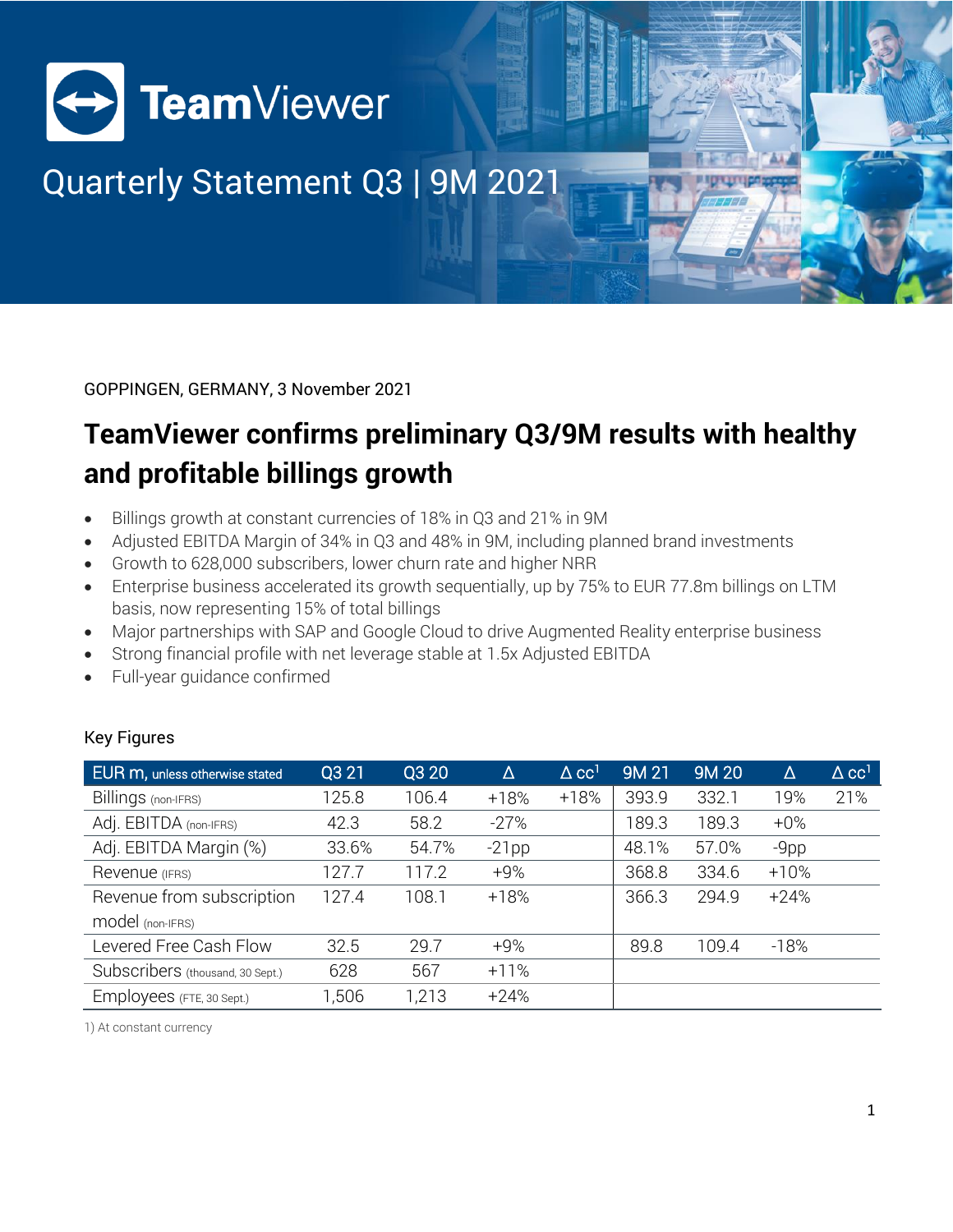

«We are clearly coming out of a challenging quarter. While billings growth and profit remain very attractive, we are not satisfied with those results. We will address this by reconfiguring some of our growth initiatives and our cost structure, which we will present in more detail at our Capital Markets Day. TeamViewer is well positioned to capitalize on global megatrends with strong positions in key growth markets and a broadened solutions portfolio combined with our compelling financial profile. The entire leadership team is fully convinced of the long-term growth prospects.»

Oliver Steil, TeamViewer CEO

 $\overline{\phantom{a}}$ 

«We are pleased to finally see a normalization of the business activity post COVID effects. Our profitability continues to be one of the highest in the industry, our cash position is consistently strong and the leverage ratio low. The improvement of our Net Retention Rate and the increase of the average billings per customer reflect a positive momentum. This together with the steps we are taking to re-adjust TeamViewer's growth levers make us confident that we will deliver on our short- and mid-term ambitions.»

Stefan Gaiser, TeamViewer CFO

 $\overline{\phantom{a}}$ 

### Business Update

TeamViewer has confirmed its preliminary Q3 results from the beginning of October. The company grew third quarter billings by 18% (18 cc<sup>1</sup>) to EUR 125.8m compared to the same period last year and after 15% billings growth in Q2 2021. TeamViewer's first nine months billings in 2021 grew by 19% and 21% cc to EUR 393.9m compared to previous year's 9M period. TeamViewer thereby achieved to grow its billings by more than 75% within two years (9M 2019: EUR 224.3m). Adjusted EBITDA decreased to EUR 42.3m (Q3 2020: EUR 58.2m) due to the already communicated billings shortfall and significant planned investments in brand in Q3, ultimately resulting in an Adjusted EBITDA margin of 34% (Q3 2020: 55%).

TeamViewer increased its subscriber base by 11% year-over-year to 628,000 at quarter end. The enterprise business continued to grow very strongly by 75% on a last twelve-month (LTM) basis to EUR 77.8m, thereby

<sup>&</sup>lt;sup>1</sup> At constant currencies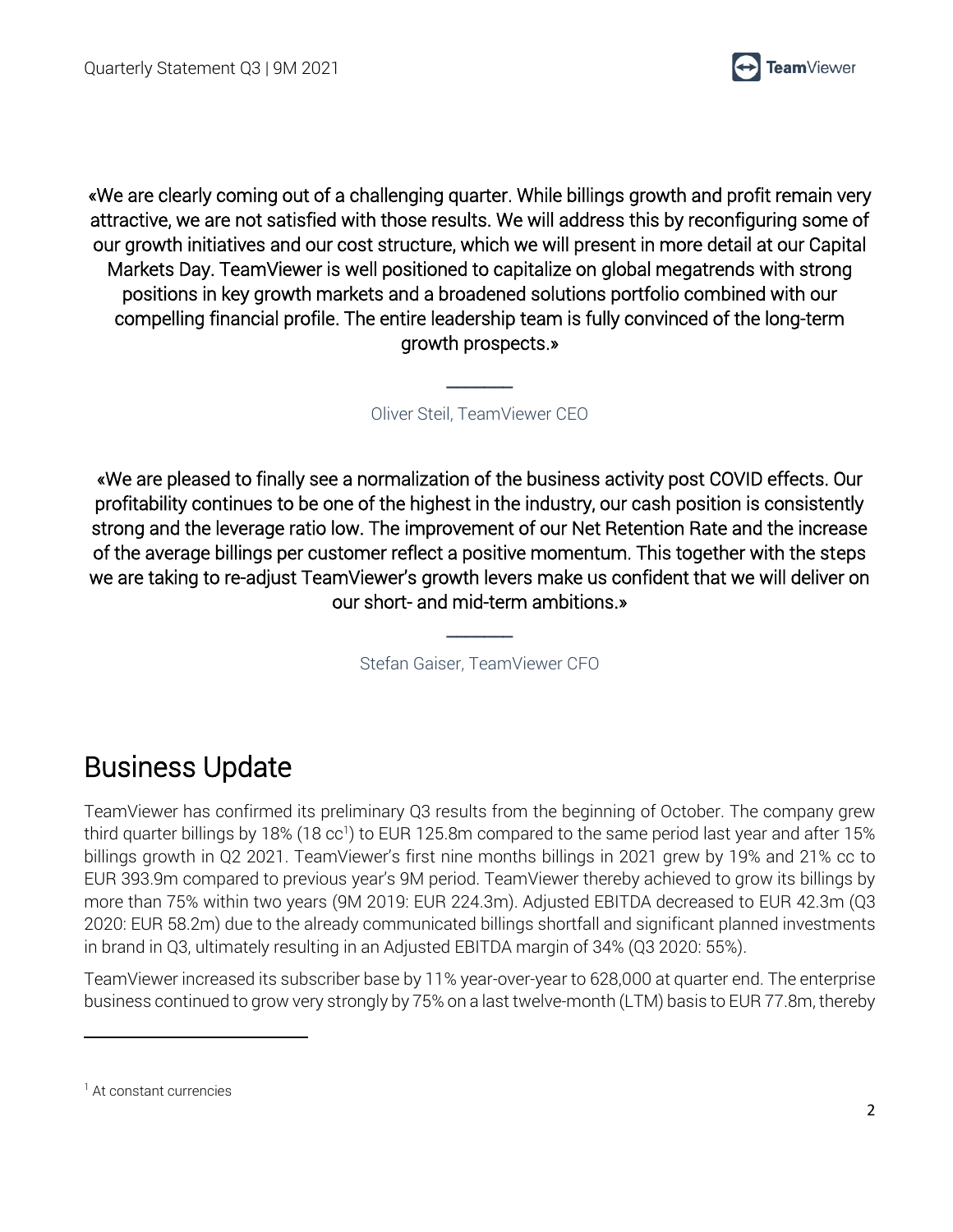

accelerating its growth sequentially (Q2 2021: +66% LTM). Within the enterprise business, the share of contracts with value >EUR 50k moved from 34% in Q3 2020 to 48%, reflecting successful up- and crossselling. Total subscriber churn improved from 15.7% in Q3 2020 to 14.6% in Q3 2021.

#### Broadened Solutions Portfolio to Attract Customers Across All Verticals

TeamViewer successfully broadened its solutions portfolio through strategic acquisitions and R&D investments in existing and new products. These efforts enable TeamViewer to further drive digitalization along the entire value chain and continue to attract new high-profile customers across all verticals such as global leading B2B coffee machine manufacturer Gruppo Cimbali and major Nordics telecom operator Tele2. In addition, TeamViewer won the largest Augmented Reality (AR) deal in the company's history to help one of the major U.S. car manufacturers in digitalizing its after-sales workflows and field service management using TeamViewer's frontline AR solutions. With the launch of TeamViewer Classroom, the company entered the promising sector of digital education with a fully GDPR-compliant online teaching solution dedicated to the needs of educational institutions.

#### Strategic Industry and Tech Partnerships to Address Growing Enterprise Demand

Recently, TeamViewer entered a strategic partnership with Google Cloud to bring its AR solutions to the Google Cloud platform. The first jointly developed solution is a hands-free order picking application that leverages Google Glass Enterprise Edition 2 equipped with TeamViewer's vision picking software from the Frontline AR suite. Through this partnership, TeamViewer and Google Cloud are co-developing and comarketing enterprise AR solutions to better meet customer needs. The partnership is aimed to be extended to improve manufacturing, logistics, and supply chain processes within other industries. Moreover, TeamViewer Frontline was successfully certified as an SAP Endorsed App and is now available on the SAP® Store. Joint sales activities have been started, too. Both partnerships prove that TeamViewer's technology is highly relevant to complex use cases in the enterprise sector and plays a major role in the global tech ecosystem.

### Financial Overview

TeamViewer's billings of EUR 125.8m in the third quarter and EUR 393.9m in the first nine months represent 18% and 21% cc growth compared against the respective prior year periods, which saw significant extra demand following the outbreak of the pandemic especially in the first six months. The Net Retention Rate improved significantly to 99% in Q3 after the decline in Q2 2021 (88%) due to post-COVID lower renewal values. At the end of September 2021, NRR stood at 96% on a LTM basis (98% cc).

Revenue from the subscription business model, which is now representing 99% of total revenues, increased by 18% to EUR 127.4m in the third quarter and by 24% to EUR 366.3m in the first nine months. However, revenue from discontinued perpetual licenses decreased by EUR 8.9m compared to the prior-year period to EUR 0.2m for Q3 and by EUR 37.2m to EUR 2.5m for the nine months-period. This depressed overall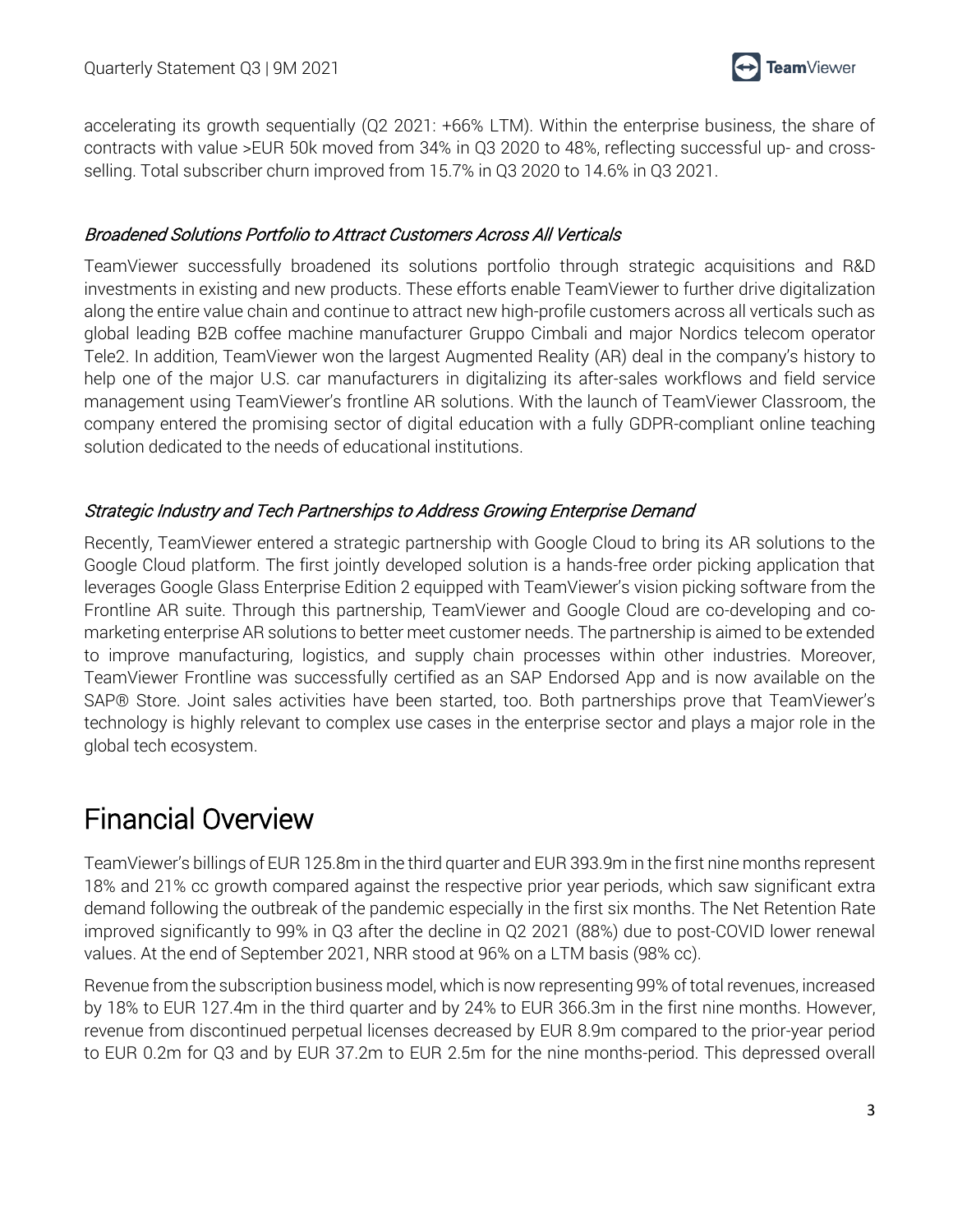revenue growth to 9% year-over-year in Q3 2021 and 10% in the first nine months of the year. This effect will largely disappear by the end of Q4 2021.

TeamViewer's most mature market, EMEA, showed strong third quarter billings growth of 25% (24% cc), billings in the Americas grew by 17% (17% cc). APAC billings were below expectations with EUR 16.1m.

| EUR <sub>m</sub>           | Q3 21 | Q3 20 | Δ     | $\Delta$ CC <sup>1</sup> | 9M 21 | <b>9M20</b> | Δ   | $\triangle$ CC <sup>1</sup> |
|----------------------------|-------|-------|-------|--------------------------|-------|-------------|-----|-----------------------------|
| <b>Billings</b> (non-IFRS) | 125.8 | 106.4 | 18%   | 18%                      | 393.9 | 332.1       | 19% | 21%                         |
| <b>EMEA</b>                | 60.0  | 48.0  | 25%   | 24%                      | 210.6 | 172.9       | 22% | 22%                         |
| <b>AMERICAS</b>            | 49.6  | 42.3  | 17%   | 17%                      | 133.0 | 113.3       | 17% | 23%                         |
| APAC                       | 16.1  | 16.1  | $0\%$ | 0%                       | 50.3  | 46.0        | 9%  | 11%                         |
| Revenue (IFRS)             | 127.7 | 117.2 | 9%    |                          | 368.8 | 334.6       | 10% |                             |
| <b>EMEA</b>                | 69.0  | 63.7  | 8%    |                          | 197.6 | 183.2       | 8%  |                             |
| <b>AMERICAS</b>            | 43.4  | 38.0  | 14%   |                          | 125.6 | 108.5       | 16% |                             |
| <b>APAC</b>                | 15.2  | 15.5  | $-2%$ |                          | 45.6  | 43.0        | 6%  |                             |

#### Billings and Revenue per Region

1) At constant currency

The Adjusted EBITDA stood at EUR 42.3m in the third quarter and EUR 189.3m in the first nine months, corresponding to an Adjusted EBITDA margin of 34% and 48%, respectively. The marked decline in the third quarter (Q3 2020: Adjusted EBITDA margin of 55%) was mainly driven by brand investments compared to the same period of the previous year. This investment combined with the lower-than-expected billings growth and the effect of the discontinued perpetual licence model revenues resulted in a decrease of operating profit (IFRS) at EUR 18.3m (Q3 2020: EUR 43.8m). Net profit was at EUR 3.7m (Q3 2020: EUR 31.6m) in line with the development of the operating profit.

Levered free cash flow in Q3 2021 amounted to EUR 32.5m (Q3 2020: EUR 29.8m) and benefitted from strong cash conversion as well as significantly lower capex and interest payments. For the first nine months, levered free cash flow decreased by 18% to EUR 89.8m. Main drivers were planned payments for marketing partnerships and higher tax payments. During the third quarter 2021, cash and cash equivalents increased by EUR 36.9m to EUR 502.5m. The net leverage ratio was at 1.5x Adjusted EBITDA.

### **Outlook**

TeamViewer confirms the outlook provided together with the pre-release of Q3 2021 financials on October 6 this year. Full year 2021 billings are expected in a range between EUR 535m to EUR 555m and revenue between EUR 495m to EUR 505m.

This assumes a US Dollar exchange rate of 1.20 per EUR and broadly stable other currencies. The adjusted EBITDA margin for the current business year is expected to be at 44% to 46%.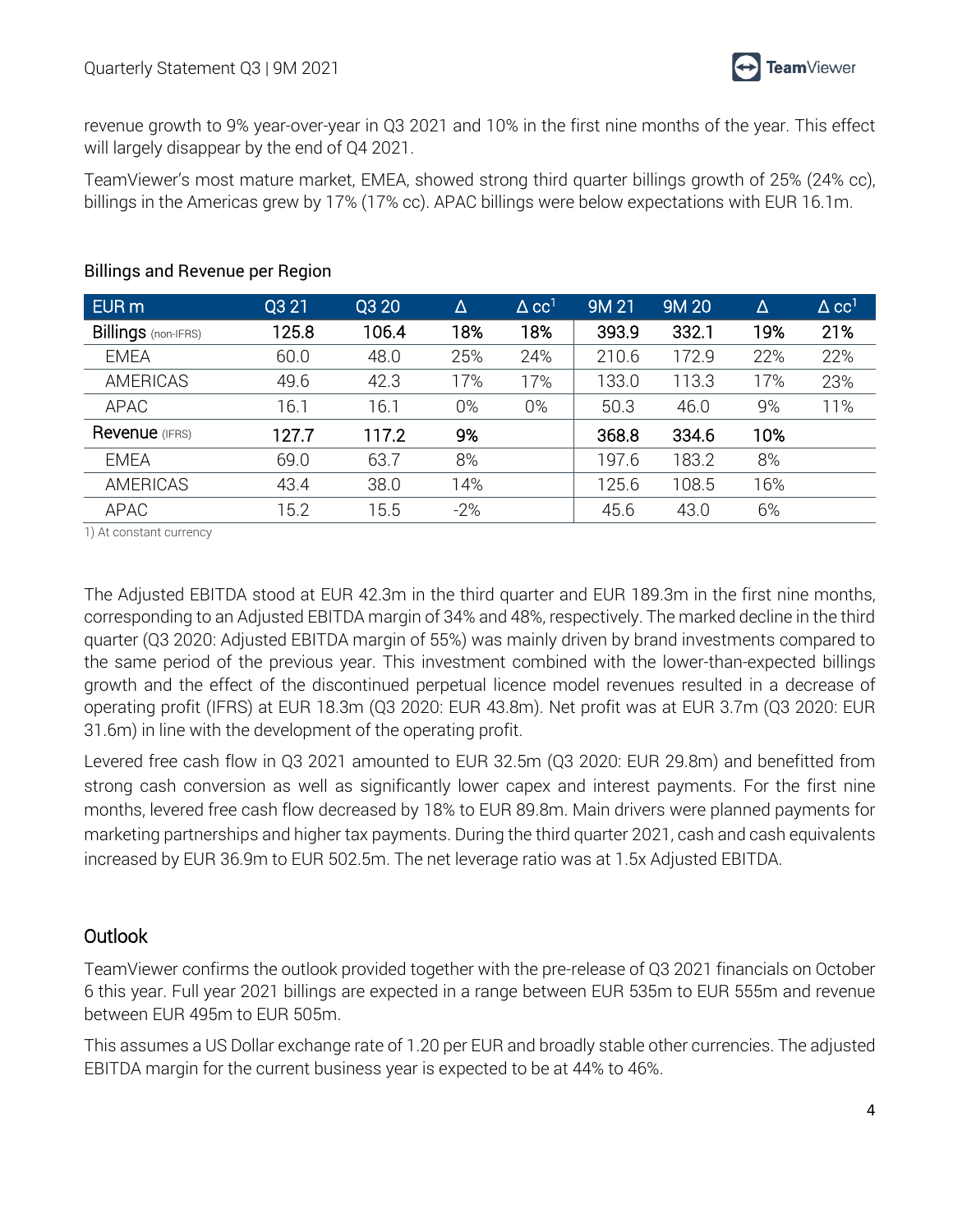

### Additional information

This Quarterly Statement and all information therein are unaudited.

#### Webcast

Senior management will host an analyst and investor conference call at 9:00 CET on 3 November 2021 which will be webcast live at https://www.webcast-eqs.com/teamviewer20211103. A replay as well as the accompanying presentation will be available on ir.teamviewer.com.

###

### About TeamViewer

TeamViewer is a leading global technology company that provides a connectivity platform to remotely access, control, manage, monitor, and repair devices of any kind - from laptops and mobile phones to industrial machines and robots. Although TeamViewer is free of charge for private use, it has more than 600,000 subscribers and enables companies of all sizes and from all industries to digitalize their businesscritical processes through seamless connectivity. Against the backdrop of global megatrends like device proliferation, automation and new work, TeamViewer proactively shapes digital transformation and continuously innovates in the fields of Augmented Reality, Internet of Things and Artificial Intelligence. Since the company's foundation in 2005, TeamViewer's software has been installed on more than 2.5 billion devices around the world. The company is headquartered in Goppingen, Germany, and employs around 1,500 people globally. In 2020, TeamViewer achieved billings of EUR 460 million. TeamViewer AG (TMV) is listed at Frankfurt Stock Exchange and belongs to the MDAX. Further information can be found at www.teamviewer.com.

**Contact** 

Press TeamViewer Martina Dier Director, Communications Phone: +49 (0)7161 97200 10 E-Mail: press@teamviewer.com Investor Relations TeamViewer Daniel Fard-Yazdani Head of Investor Relations Phone: +49 (0) 7161 60692 3713 E-Mail: ir@teamviewer.com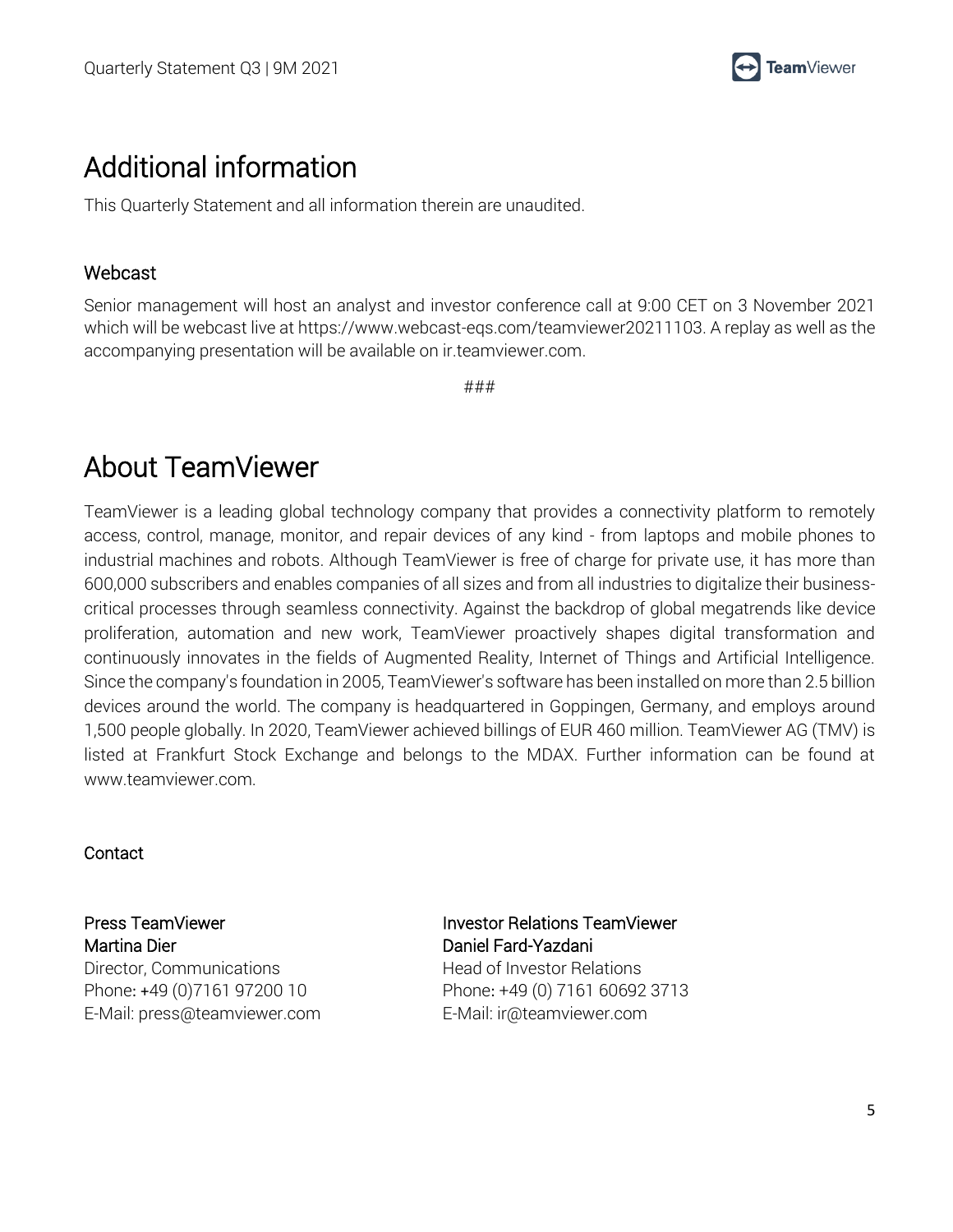

### Financial Calendar

Capital Markets Day 10 November 2021

## IMPORTANT NOTICE

Certain statements in this communication may constitute forward looking statements. These statements are based on assumptions that are believed to be reasonable at the time they are made, and are subject to significant risks and uncertainties, including, but not limited to, those risks and uncertainties described in TeamViewer's disclosures. You should not rely on these forward-looking statements as predictions of future events and we undertake no obligation to update or revise these statements. Our actual results may differ materially and adversely from any forward-looking statements discussed in these statements due to several factors, including without limitation, risks from macroeconomic developments, external fraud, lack of innovation capabilities, inadequate data security and changes in competition levels. The Company undertakes no obligation, and does not expect to publicly update, or publicly revise, any forward-looking statement, whether as a result of new information, future events or otherwise. All stated figures are unaudited.

#### Alternative performance measures (APMs)

This document contains certain alternative performance measures (collectively, "APMs") including billings and Adjusted EBITDA that are not required by, or presented in accordance with, IFRS, German GAAP or any other generally accepted accounting principles. TeamViewer presents APMs because they are used by management in monitoring, evaluating and managing its business and management believes these measures provide an enhanced understanding of TeamViewer's underlying results and related trends. The definitions of the APMs may not be comparable to other similarly titled measures of other companies and have limitations as analytical tools and should, therefore, not be considered in isolation or as a substitute for analysis of TeamViewer's operating results as reported under IFRS or German GAAP. APMs such as billings and Adjusted EBITDA are not measurements of TeamViewer's performance or liquidity under IFRS or German GAAP and should not be considered as alternatives to results for the period or any other performance measures derived in accordance with IFRS, German GAAP or any other generally accepted accounting principles or as alternatives to cash flow from operating, investing or financing activities.

TeamViewer has defined each of the following APMs as follows: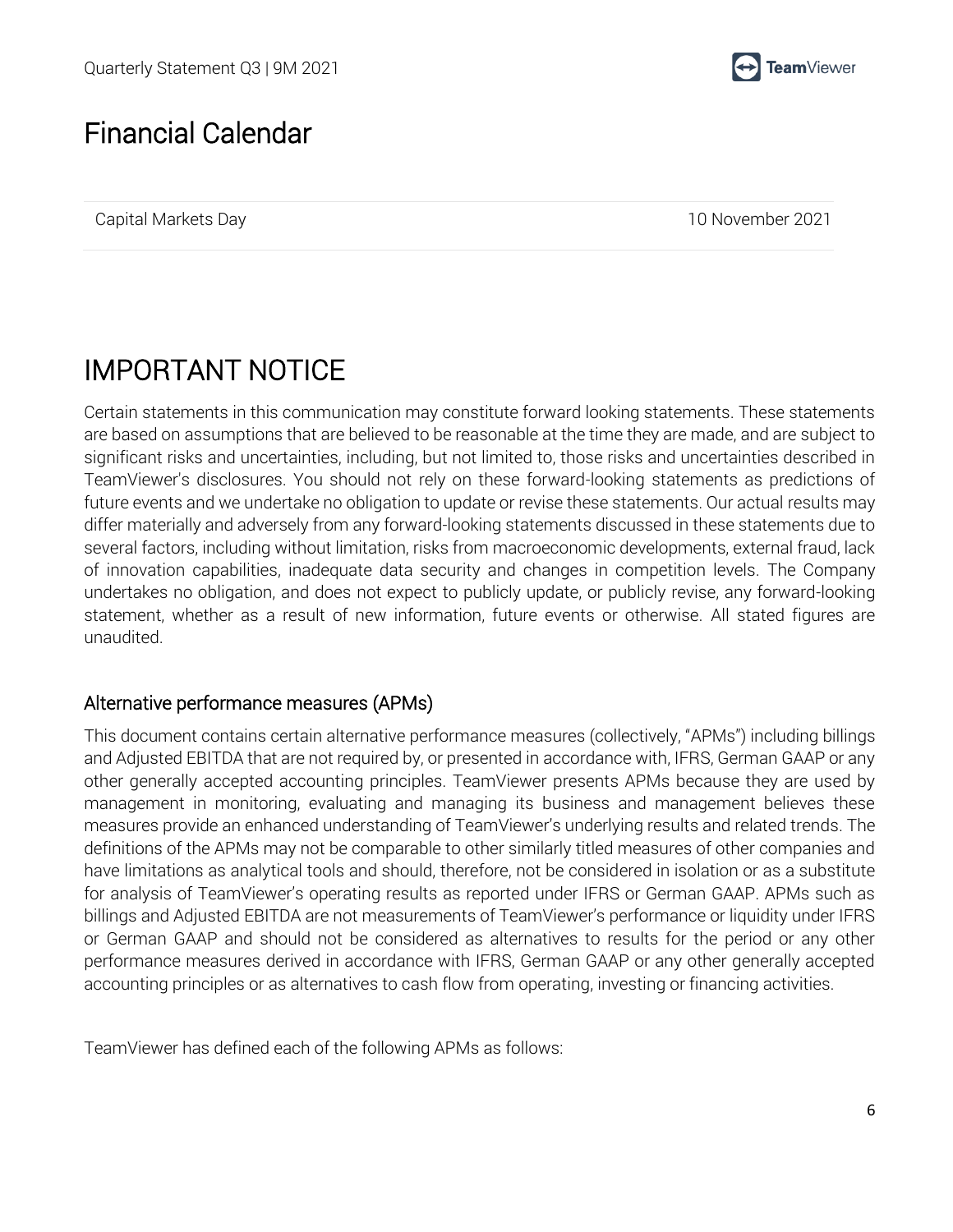

"Billings" represent the (net) value of invoiced goods and services charged to customers within a period and constitute a contract as defined by IFRS 15.

"Adjusted EBITDA" is defined as operating income (EBIT) as per IFRS plus depreciation and amortisation of tangible and intangible fixed assets (EBITDA), adjusted for change in deferred revenue recognised in profit or loss during the period under consideration and for certain transactions that have been defined by the Management Board in agreement with the Supervisory Board (income and expenses). Business events to be adjusted relate to share-based compensation models and other material special items of the business which are presented separately to show the underlying operating performance of the business.

"Adjusted EBITDA margin" means Adjusted EBITDA as a percentage of billings.

### Operational metrics and other financial measures for information purposes

This document also includes further certain operational metrics, such as Net Retention Rate, and additional financial measures that are not required by, or presented in accordance with IFRS, German GAAP or any other generally accepted accounting principles (collectively, "other financial measures"). TeamViewer presents these operational metrics and other financial measures for information purposes and because they are used by the management for monitoring, evaluating and managing its business. The definitions of these operational metrics and other financial metrics may not be comparable to other similarly titled measures of other companies and have limitations as analytical tools and should, therefore, not be considered in isolation or as a substitute for analysis of TeamViewer's operating results, performance or liquidity as reported under IFRS or German GAAP.

TeamViewer has defined these operational metrics and other financial measures for information purposes as follows:

"Levered free cash flow" (FCFE) means net cash from operating activities less capital expenditure for property, plant and equipment and intangible assets (excl. M&A), payments for the capital element of lease liabilities and interest paid for borrowings and lease liabilities.

"Net leverage ratio" means the ratio of net financial liabilities (sum of interest-bearing loans and borrowings, current and non-current, less cash and cash equivalents) to Adjusted EBITDA (LTM).

"Net retention rate" or "NRR" is calculated as recurring billings (subscription renewals, up-selling and crossselling activities) over the last twelve months attributable to retained subscribers (subscribers who were subscribers in the previous twelve-month period) divided by the total recurring billings from the previous twelve-month period.

"Retained Billings" means recurring billings (renewals, up- and cross sell) attributable to retained subscribers who were subscribers in the previous twelve-month period.

"New Billings" means recurring billings attributable to new subscribers.

"Non-recurring Billings" means all billings that do not recur such as professional services and hardware reselling.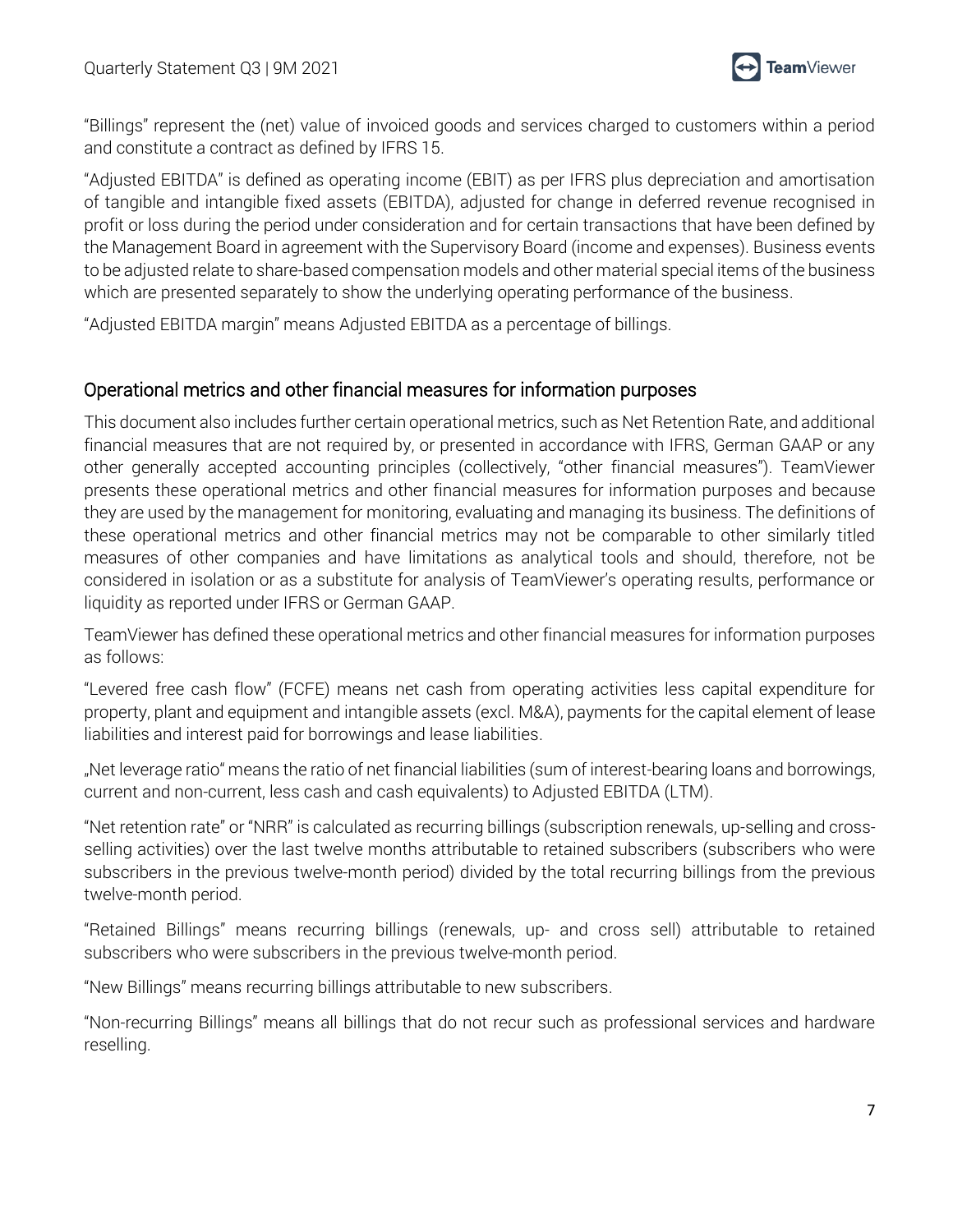### Consolidated Profit & Loss Statement

| $\epsilon$ thousand                          | Q3 2021     | Q3 2020     | 9M 2021     | 9M 2020     |
|----------------------------------------------|-------------|-------------|-------------|-------------|
| Revenue                                      | 127,684     | 117,197     | 368,845     | 334,644     |
| Cost of sales                                | (16, 702)   | (16, 352)   | (53,656)    | (46, 637)   |
| Gross profit                                 | 110,982     | 100,845     | 315,189     | 288,006     |
| Other income                                 | 127         | 1,504       | 2,187       | 2,025       |
| Research and development                     | (14, 873)   | (12,067)    | (44,870)    | (31, 188)   |
| Sales                                        | (24, 570)   | (19, 145)   | (75, 372)   | (52, 612)   |
| Marketing                                    | (36, 287)   | (9,484)     | (67, 589)   | (27, 218)   |
| General and administrative                   | (11, 932)   | (15, 735)   | (38, 478)   | (42, 335)   |
| Other expenses                               | (764)       | 62          | (2,627)     | (230)       |
| Bad debt expenses                            | (4, 354)    | (2,228)     | (12, 306)   | (10, 751)   |
| Operating profit                             | 18,328      | 43,752      | 76,135      | 125,699     |
| Finance income                               | (134)       | 2,752       | 399         | 2,902       |
| Finance costs                                | (4, 117)    | (4,820)     | (13, 972)   | (18, 326)   |
| Foreign currency income                      | 5,109       | 18,859      | 12,366      | 28,208      |
| Foreign currency costs                       | (8,160)     | (6,106)     | (24, 367)   | (14, 353)   |
| Profit before taxation                       | 11,026      | 54,437      | 50,562      | 124,130     |
| Income taxes                                 | (7, 340)    | (22, 812)   | (28, 952)   | (50,042)    |
| Profit/(loss) for the period                 | 3,685       | 31,625      | 21,610      | 74,088      |
|                                              |             |             |             |             |
| Basic number of shares issued and            |             |             |             |             |
| outstanding                                  | 200,159,088 | 200,000,000 | 200,053,612 | 200,000,000 |
| Earnings per share (in $\epsilon$ per share) | 0.02        | 0.16        | 0.11        | 0.37        |
| Diluted number of shares issued and          |             |             |             |             |
| outstanding                                  | 200,476,623 | 200,017,907 | 200,588,744 | 200,006,018 |
| Diluted earnings per share (in € per share)  | 0.02        | 0.16        | 0.11        | 0.37        |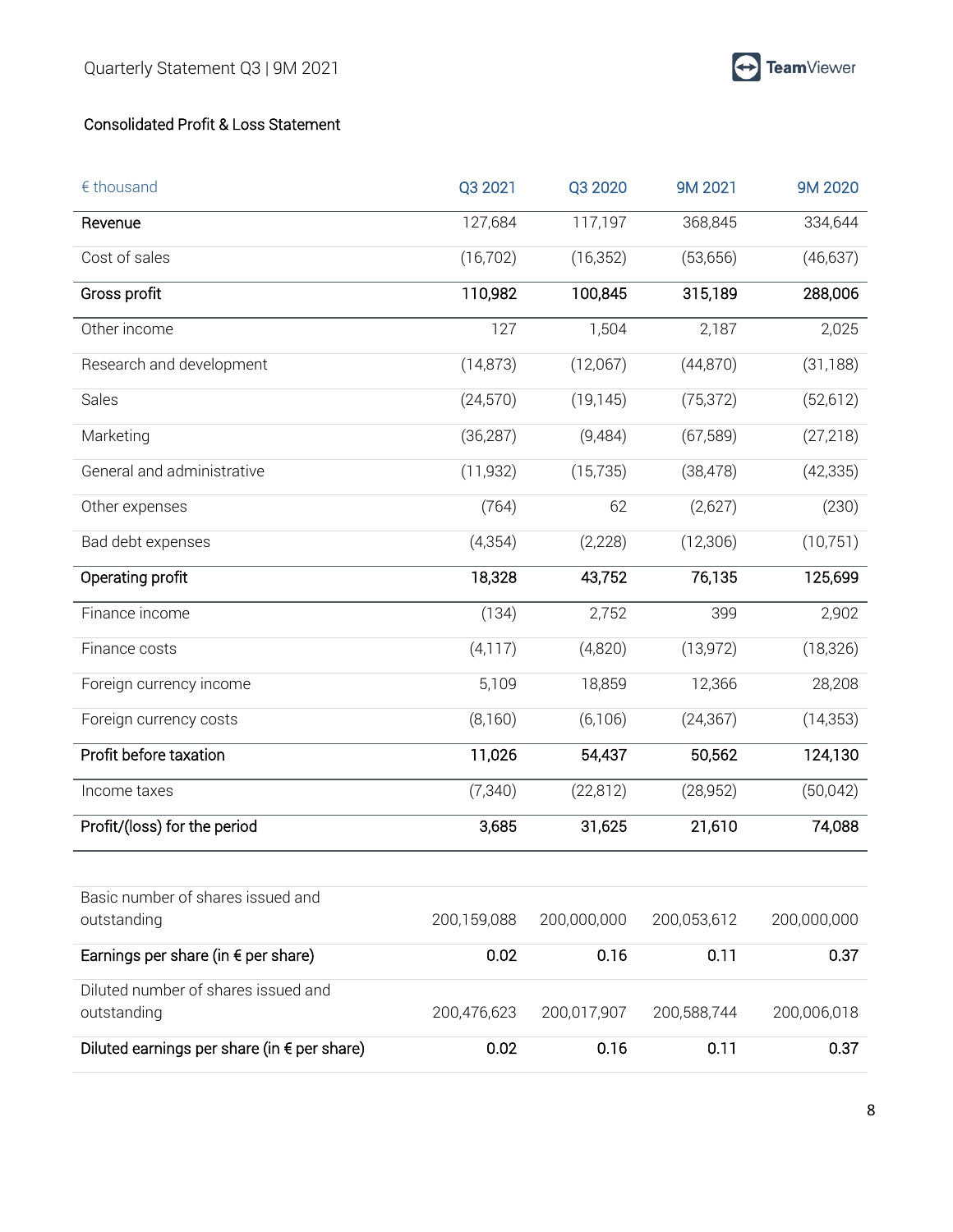

### Consolidated Balance Sheet

| $\epsilon$ thousand           | 30 September 2021 | 31 December 2020 |
|-------------------------------|-------------------|------------------|
| Non-current assets            |                   |                  |
| Goodwill                      | 667,073           | 646,793          |
| Intangible assets             | 256,839           | 255,330          |
| Property, plant and equipment | 44,225            | 40,469           |
| Financial assets              | 4,480             | 4,516            |
| Other assets                  | 1,135             | 857              |
| Deferred tax assets           | 276               | 159              |
| Total non-current assets      | 974,029           | 948,124          |
| <b>Current assets</b>         |                   |                  |
| Trade receivables             | 11,245            | 19,667           |
| Other assets                  | 31,880            | 7,594            |
| Tax assets                    | 3,890             | 52               |
| Financial assets              | 189               | 4,456            |
| Cash and cash equivalents     | 502,491           | 83,531           |
| <b>Total current assets</b>   | 549,694           | 115,301          |
| <b>Total assets</b>           | 1,523,723         | 1,063,425        |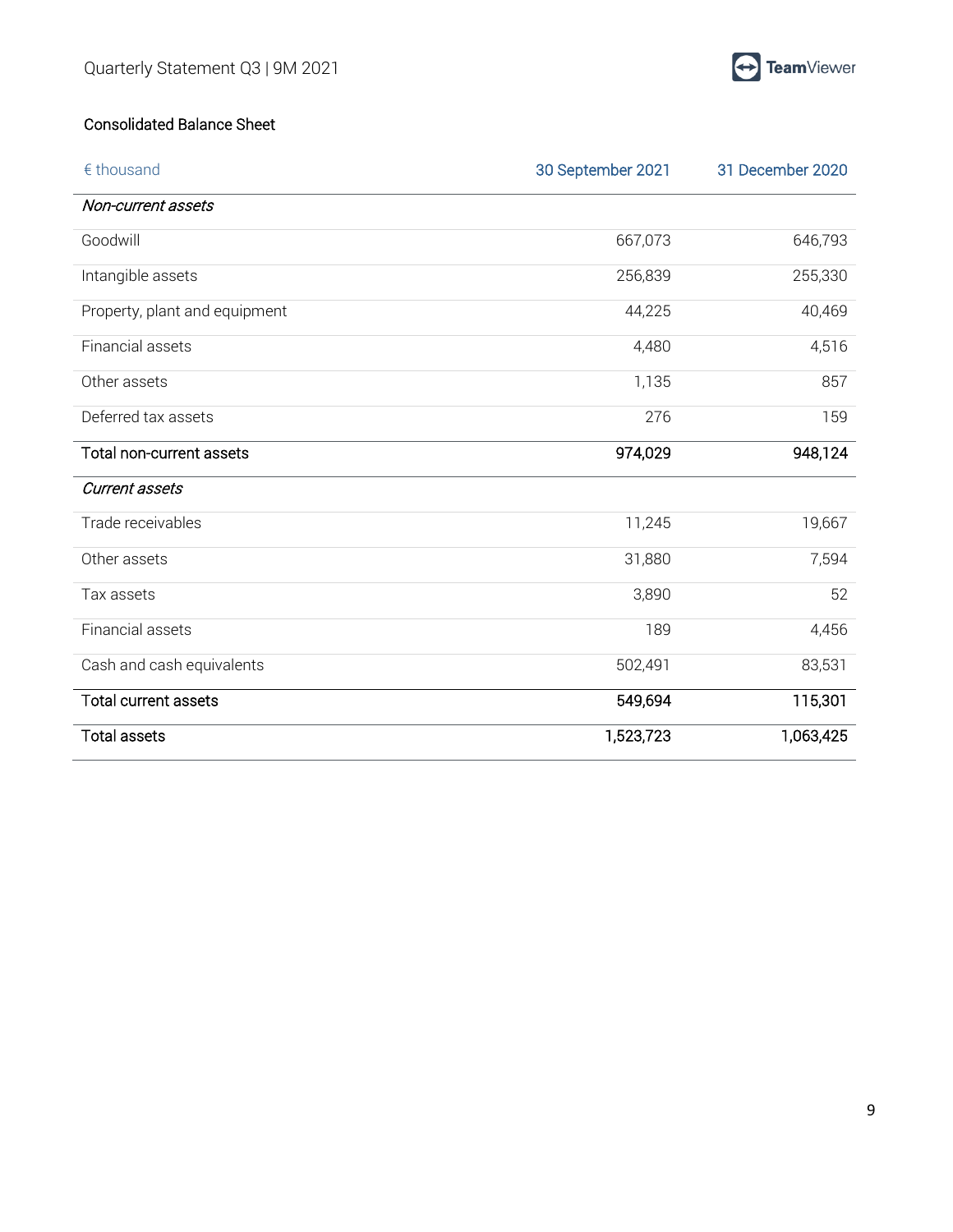

### Consolidated Balance Sheet (continued)

| € thousand                                                 | 30 September 2021 | 31 December 2020 |
|------------------------------------------------------------|-------------------|------------------|
| Equity                                                     |                   |                  |
| Issued capital                                             | 201,071           | 201,071          |
| Capital reserve                                            | 407,362           | 366,898          |
| (Accumulated losses)/retained earnings                     | (305, 244)        | (326, 854)       |
| Hedge reserve                                              | (58)              | (61)             |
| Foreign currency translation reserve                       | 693               | (343)            |
| Total equity attributable to shareholders of TeamViewer AG | 303,824           | 240,711          |
| Non-current liabilities                                    |                   |                  |
| Provisions                                                 | 378               | 433              |
| <b>Financial liabilities</b>                               | 858,825           | 440,153          |
| Deferred revenue                                           | 1,921             | 361              |
| Deferred and other liabilities                             | 3,010             | 1,614            |
| Other financial liabilities                                | 14,734            | $\overline{0}$   |
| Deferred tax liabilities                                   | 29,671            | 29,186           |
| <b>Total non-current liabilities</b>                       | 908,539           | 471,747          |
| <b>Current liabilities</b>                                 |                   |                  |
| Provisions                                                 | 2,146             | 2,225            |
| <b>Financial liabilities</b>                               | 33,764            | 82,099           |
| Trade payables                                             | 8,519             | 8,304            |
| Deferred revenue                                           | 233,454           | 214,811          |
| Deferred and other liabilities                             | 30,678            | 39,120           |
| Other financial liabilities                                | 2,557             | 29               |
| Tax liabilities                                            | 241               | 4,378            |
| <b>Total current liabilities</b>                           | 311,360           | 350,966          |
| <b>Total liabilities</b>                                   | 1,219,899         | 822,714          |
| Total equity and liabilities                               | 1,523,723         | 1,063,425        |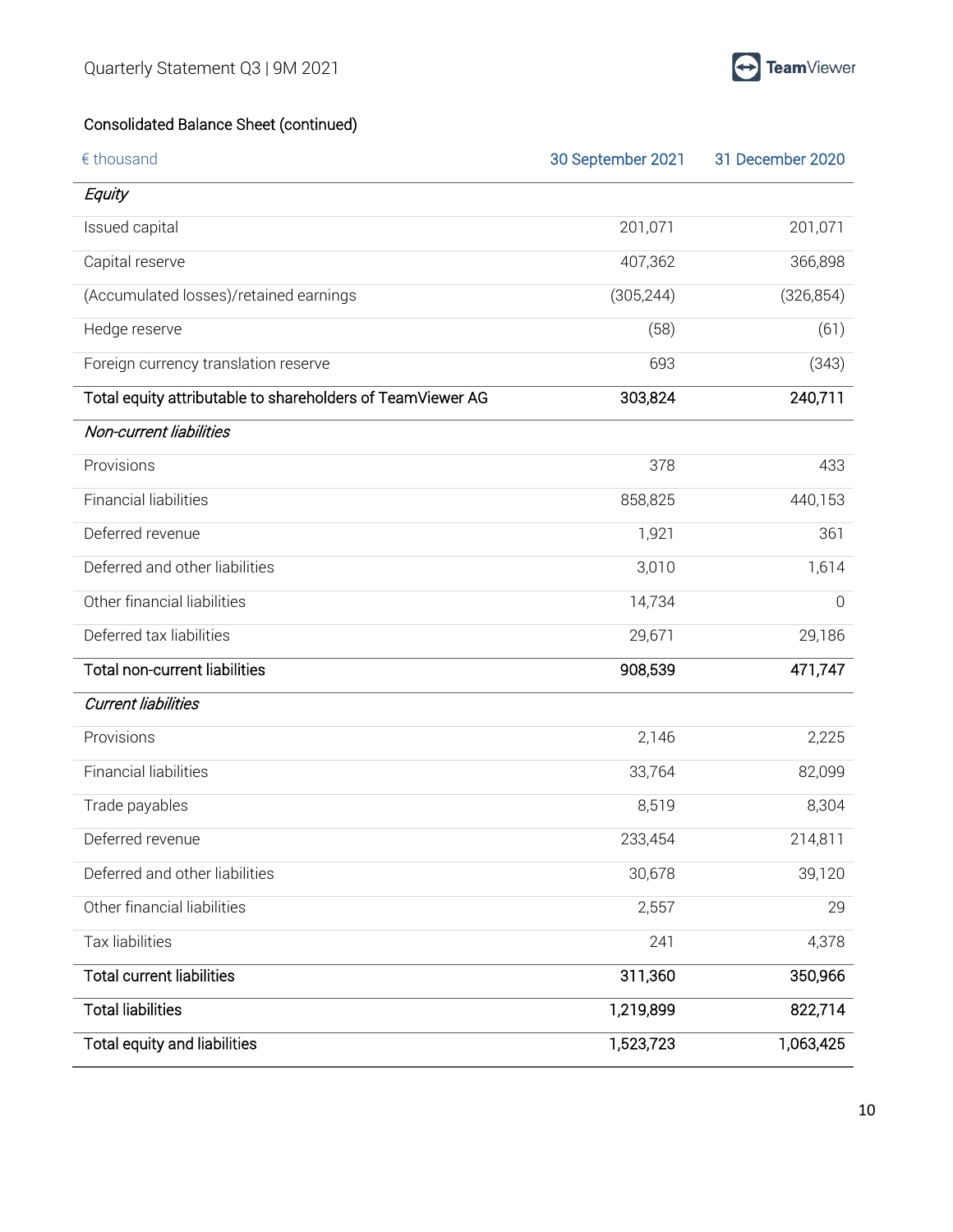

#### Consolidated Cash Flow Statement

| € thousand                                                                     | 9M 2021   | 9M 2020    |
|--------------------------------------------------------------------------------|-----------|------------|
| Cash flows from operating activities                                           |           |            |
| Profit before taxation                                                         | 50,562    | 124,130    |
| Depreciation, amortisation and impairment of non-current assets                | 37,661    | 29,641     |
| Increase/(decrease) in provisions                                              | (134)     | (137)      |
| Non-operational foreign exchange (gains)/losses                                | 13,739    | (17, 342)  |
| Expenses for equity-settled share-based compensation                           | 40,464    | 33,193     |
| Net financial costs                                                            | 13,573    | 15,424     |
| Change in deferred revenue                                                     | 20,203    | (5, 116)   |
| Changes in other net working capital and other                                 | (18, 632) | 5,271      |
| Income taxes paid                                                              | (39, 879) | (24, 707)  |
| Cash flows from operating activities                                           | 117,558   | 160,357    |
| Cash flows from investing activities                                           |           |            |
| Capital expenditure for property, plant and equipment and intangible<br>assets | (12,098)  | (22,808)   |
| Payments for acquisitions                                                      | (23, 383) | (84,053)   |
| Cash flows from investing activities                                           | (35,481)  | (106, 862) |